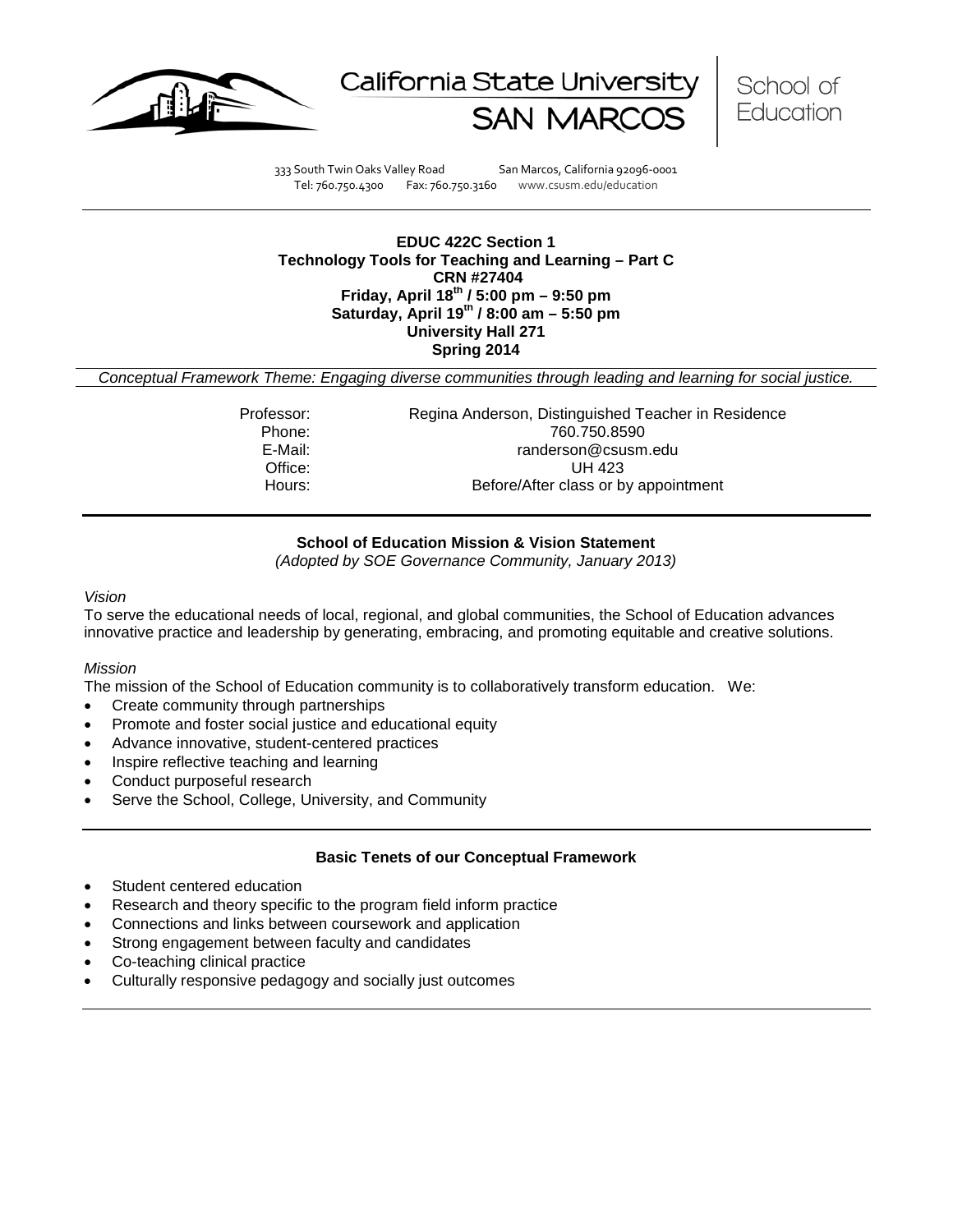# **COURSE DESCRIPTION**

Equivalent to the third of EDUC 422. Focuses on development of the electronic portfolio, the culminating requirement for the credential program. Students will begin the process of developing their portfolio, which is continued in the credential program. *Graded credit/no credit. May not be taken for credit by students who have received credit for EDUC E494L. May be repeated for a total of three (3) units. Prerequisites: EDUC 422A and EDUC 422B or EDUC 422.*

### **Course Prerequisites**

The prerequisite for this course is completion of the campus-wide computer competency requirement (CCR) or having successfully completed EDUC 422A and EDUC 422B or EDUC 422 with a grade C+ or above.

### **Course Objectives**

Teacher candidates will demonstrate competency in:

- Meeting the National Educational Technology Standards for Teachers (NETS•T) outlined below at a basic level of proficiency;
- Using a variety of educational technology tools that are applied in teaching and learning within the credential program and used in public school settings.

### **Required Supplies**

There is NO required text for this course. Instead, you will need the following:

- ISTE online student membership costs \$45. Must be purchased by the  $2^{nd}$  class meeting. Available at [http://www.iste.org](http://www.iste.org/)
- TaskStream online student membership costs \$25 per semester. Must be purchased by the  $2^{nd}$  class meeting. Available at [www.taskstream.com](http://www.taskstream.com/) Directions on how to enroll are available at <http://www.csusm.edu/education/eportfolio/taskstreamdirections.html>
- Google Drive Account. Must be established by the  $2^{nd}$  class meeting.
- One mass storage device, e.g., USB flash drive (1 Gig or larger)
- Access to a digital video camera for taping a video project. A personal camera may be used OR checkout is available from Kellogg library on the  $2<sup>nd</sup>$  floor.

It is not necessary to purchase the educational software, as many of the specific software titles are available on the Web in demo-version and/or available on campus.

# **STUDENT LEARNING OUTCOMES**

### **Teacher Performance Expectation (TPE) Competencies**

The course objectives, assignments, and assessments have been aligned with the CTC standards for Multiple Subject and Single Subject Credentials. This course is designed to help teachers seeking the Multiple and Single Subjects Credential to develop the skills, knowledge, and attitudes necessary to assist schools and districts in implementing an effective program for all students. The successful candidate will be able to merge theory and practice in order to realize a comprehensive and extensive educational program for all students. The following TPEs are addressed in this course:

### **Primary Emphasis:**

TPE 14 CSUSM Educational Technology (based on ISTE NETS•T: see below)

### **ISTE National Educational Technology Standards (NETS•T) and Performance Indicators for Teachers**

Effective teachers model and apply the National Educational Technology Standards for Students (NETS•S) as they design, implement, and assess learning experiences to engage students and improve learning; enrich professional practice; and provide positive models for students, colleagues, and the community. All teachers should meet the following standards and performance indicators. Teachers: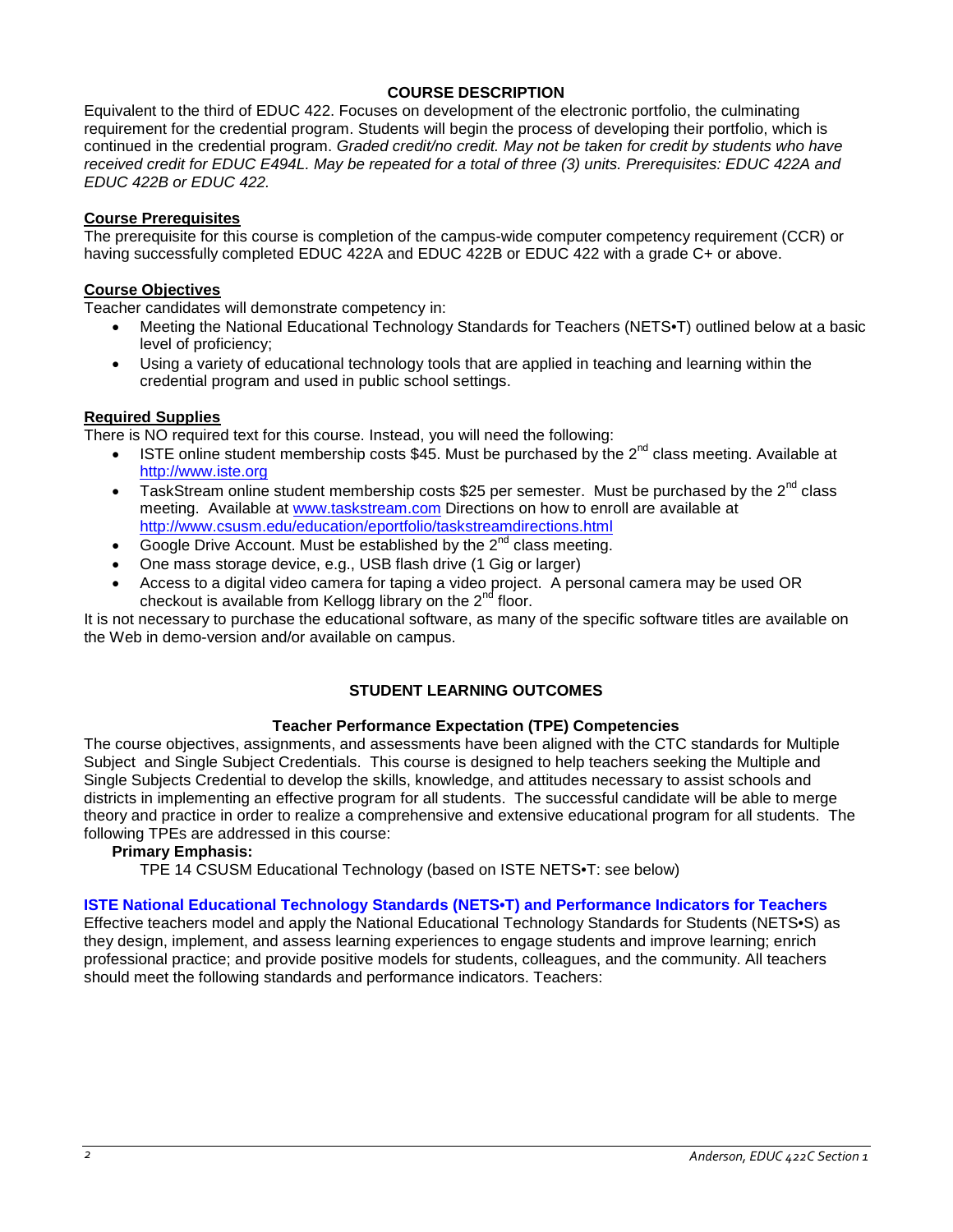# **I. Facilitate and Inspire Student Learning and Creativity**

Teachers use their knowledge of subject matter, teaching and learning, and technology to facilitate experiences that advance student learning, creativity, and innovation in both face-to-face and virtual environments. Teachers:

- **a.** promote, support, and model creative and innovative thinking and inventiveness
- **b.** engage students in exploring real-world issues and solving authentic problems using digital tools and resources
- **c.** promote student reflection using collaborative tools to reveal and clarify students' conceptual understanding and thinking, planning, and creative processes
- **d.** model collaborative knowledge construction by engaging in learning with students, colleagues, and others in face-to-face and virtual environments

# **II. Design and Develop Digital-Age Learning Experiences and Assessments**

Teachers design, develop, and evaluate authentic learning experiences and assessments incorporating contemporary tools and resources to maximize content learning in context and to develop the knowledge, skills, and attitudes identified in the NETS•S. Teachers:

- **a.** design or adapt relevant learning experiences that incorporate digital tools and resources to promote student learning and creativity
- **b.** develop technology-enriched learning environments that enable all students to pursue their individual curiosities and become active participants in setting their own educational goals, managing their own learning, and assessing their own progress
- **c.** customize and personalize learning activities to address students' diverse learning styles, working strategies, and abilities using digital tools and resources
- **d.** provide students with multiple and varied formative and summative assessments aligned with content and technology standards and use resulting data to inform learning and teaching

### **III. Model Digital-Age Work and Learning**

Teachers exhibit knowledge, skills, and work processes representative of an innovative professional in a global and digital society. Teachers:

- **a.** demonstrate fluency in technology systems and the transfer of current knowledge to new technologies and situations
- **b.** collaborate with students, peers, parents, and community members using digital tools and resources to support student success and innovation
- **c.** communicate relevant information and ideas effectively to students, parents, and peers using a variety of digital-age media and formats
- **d.** model and facilitate effective use of current and emerging digital tools to locate, analyze, evaluate, and use information resources to support research and learning

### **IV. Promote and Model Digital Citizenship and Responsibility**

Teachers understand local and global societal issues and responsibilities in an evolving digital culture and exhibit legal and ethical behavior in their professional practices. Teachers:

- **a.** advocate, model, and teach safe, legal, and ethical use of digital information and technology, including respect for copyright, intellectual property, and the appropriate documentation of sources
- **b.** address the diverse needs of all learners by using learner-centered strategies and providing equitable access to appropriate digital tools and resources
- **c.** promote and model digital etiquette and responsible social interactions related to the use of technology and information
- **d.** develop and model cultural understanding and global awareness by engaging with colleagues and students of other cultures using digital-age communication and collaboration tools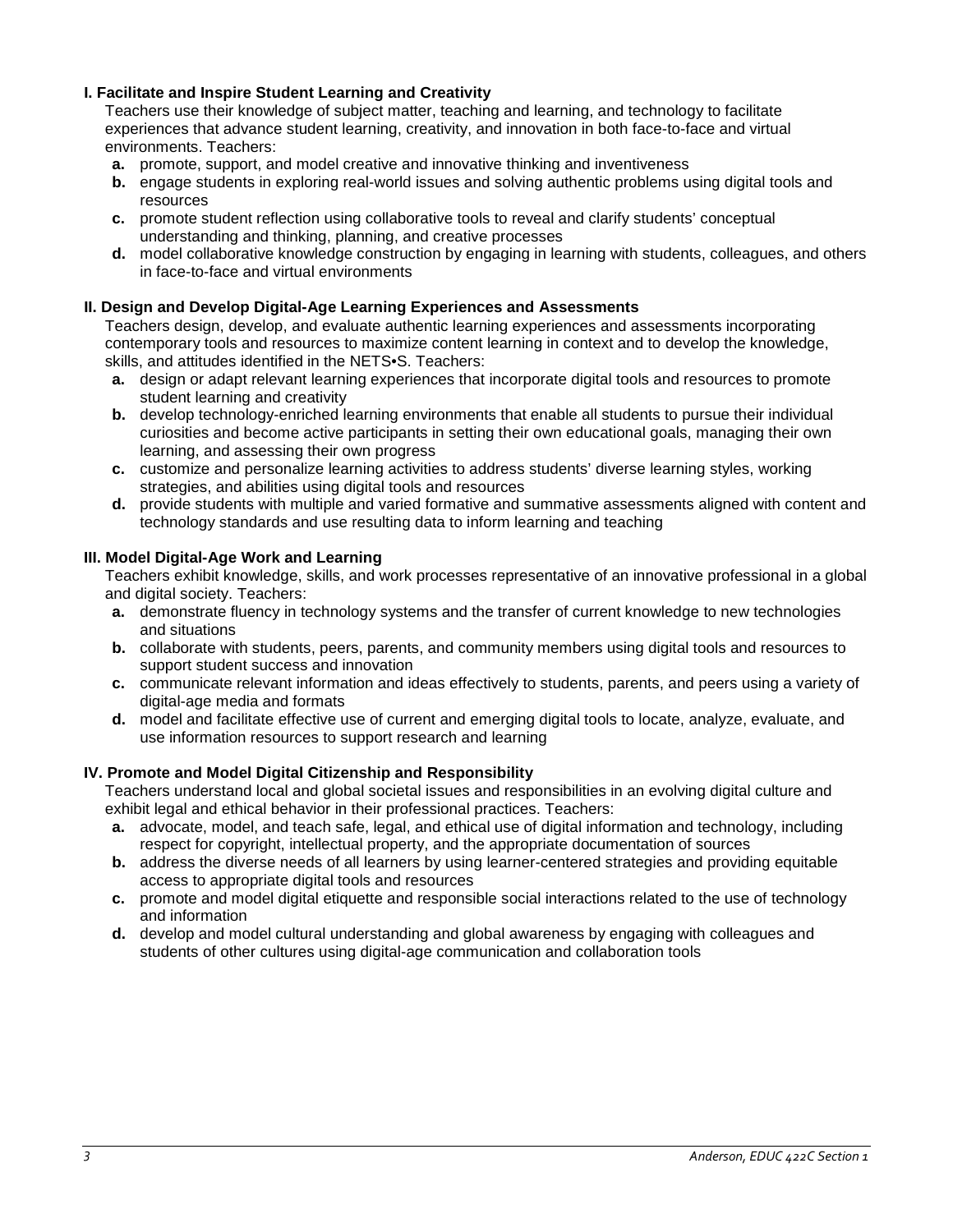### **V. Engage in Professional Growth and Leadership**

Teachers continuously improve their professional practice, model lifelong learning, and exhibit leadership in their school and professional community by promoting and demonstrating the effective use of digital tools and resources. Teachers:

- **a.** participate in local and global learning communities to explore creative applications of technology to improve student learning
- **b.** exhibit leadership by demonstrating a vision of technology infusion, participating in shared decision making and community building, and developing the leadership and technology skills of others
- **c.** evaluate and reflect on current research and professional practice on a regular basis to make effective use of existing and emerging digital tools and resources in support of student learning
- **d.** contribute to the effectiveness, vitality, and self-renewal of the teaching profession and of their school and community

*ISTE (International Society for Technology in Education), 2008* [http://www.iste.org/Content/NavigationMenu/NETS/ForTeachers/2008Standards/NETS\\_for\\_Teachers\\_2008.htm](http://www.iste.org/Content/NavigationMenu/NETS/ForTeachers/2008Standards/NETS_for_Teachers_2008.htm)

### **CSUSM AND SOE POLICIES**

### **School of Education Attendance Policy**

Due to the dynamic and interactive nature of courses in the School of Education, all candidates are expected to attend all classes and participate actively. At a minimum, candidates must attend more than 80% of class time, or s/he may not receive a passing grade for the course at the discretion of the instructor. Individual instructors may adopt more stringent attendance requirements. Should the candidate have extenuating circumstances, s/he should contact the instructor as soon as possible. *(Adopted by the COE Governance Community, December, 1997).*

**This course:** In addition to attending course sessions, students may need to use campus resources for some assignments. **It is the student's responsibility to make arrangements to have the technology resources available in order to complete scheduled assignments and due dates**. All students must plan times they can work in labs on campus. Students are required to check campus resources and availability of labs. Mac computers are available in ACD 202, ACD 211, UH 271, and SCI2 306 in addition to other locations such as the library  $2^{nd}$  floor. Students are required to use campus issued-email accounts and check email and the class Cougar Course (Moodle) site at least two times per week to communicate with instructor and peers.

### **Assessment of Professional Dispositions**

Assessing a candidate's dispositions within a professional preparation program is recognition that teaching and working with learners of all ages requires not only specific content knowledge and pedagogical skills, but positive attitudes about multiple dimensions of the profession. The School of Education has identified six dispositions – social justice and equity, collaboration, critical thinking, professional ethics, reflective teaching and learning, and life-long learning—and developed an assessment rubric. For each dispositional element, there are three levels of performance - *unacceptable*, *initial target*, and *advanced target*. The description and rubric for the three levels of performance offer measurable behaviors and examples.

The assessment is designed to provide candidates with ongoing feedback for their growth in professional dispositions and includes a self-assessment by the candidate. The dispositions and rubric are presented, explained and assessed in one or more designated courses in each program as well as in clinical practice. Based upon assessment feedback candidates will compose a reflection that becomes part of the candidate's Teaching Performance Expectation portfolio. Candidates are expected to meet the level of *initial target* during the program.

### **Professional and Administrative Requirements**

Teacher education is a professional preparation program. It is expected that students will come to class prepared to discuss the readings, submit required assignments, and participate in class activities. Students are expected to adhere to academic honesty and integrity, standards of dependability, confidentiality, and writing achievement. Because it is important for teachers to be able to effectively communicate their ideas to students, parents, colleagues, and administrators, writing that is original, clear and error-free is a priority for the School of Education.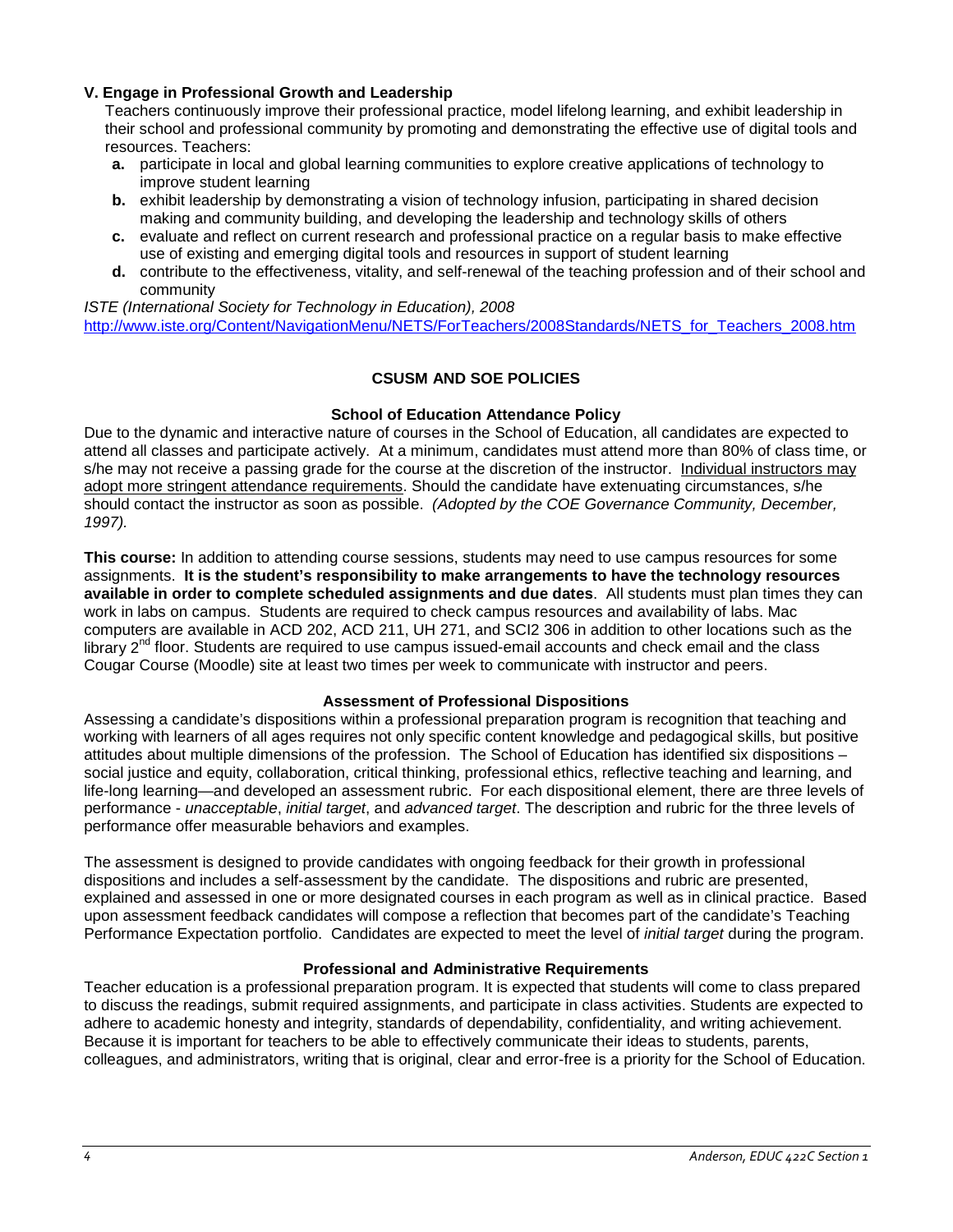Professional demeanor is expected of all students enrolled in EDUC422C. This may be evidenced by:

- On time arrival to all class sessions, both face-to-face and online. Please email the instructor when you are unable to attend class or when you will be late
- Advance preparation of readings and timely submission of assignments.
- Solution Finding that uses carefully considered and culturally aware approaches.
- Supportive assistance to classmates with technical and/or content issues.
- Respectful participation in all settings (e.g. whole group, small group, Moodle Forums and study groups) with demonstration of positive interpersonal skills with classmates and guests.
- Backing up copies of all work. You will want these copies for your records and use in professional portfolio entries. Suggested procedures include:
	- o Make an EDUC 422 folder on your campus flash drive and save all your files in this folder
	- o Save a backup of all files on your home computer or
	- $\circ$  Email files to yourself for further backup<br> $\circ$  Save important email communications fo
	- Save important email communications for the course in a folder on your flash drive in addition to your email account
- Productive interaction with peers. Be aware that messages sent within an online context may be open to misinterpretation. When concerned, meanings should be verified to clarify sender's intent.

Select one or two class "buddies" (e.g., study group members or Moodle forum teammates) to ensure that you receive information and handouts if you must miss a class. Arrange an online check in time with your buddy, for prompting and reminders.

### **Electronic Communication Protocol**

Electronic correspondence is a part of your professional interactions. If you need to contact the instructor, e-mail is often the easiest way to do so. **NOTE**: Be sure to set your preferred email in your profile settings of Moodle so that you receive important announcements and communications.

It is my intention to respond to all received e-mails in a timely manner. Please be reminded that e-mail and online discussions are a very specific form of communication, with their own nuances and etiquette. For instance, electronic messages sent in all upper case (or lower case) letters, major typos, or slang, often communicate more than the sender originally intended. With that said, please be mindful of all e-mail and on-line discussion messages you send to your colleagues, to faculty members in the School of Education, or to persons within the greater educational community. All electronic messages should be crafted with professionalism and care. Things to consider:

- Would I say in person what this electronic message specifically says?
- How could this message be misconstrued?
- Does this message represent my highest self?
- Am I sending this electronic message to avoid a face-to-face conversation?

In addition, if there is ever a concern with an electronic message sent to you, please talk with the author in person in order to correct any confusion.

### **CSUSM Academic Honesty Policy**

"Students will be expected to adhere to standards of academic honesty and integrity, as outlined in the Student Academic Honesty Policy. All written work and oral presentation assignments must be original work. All ideas/materials that are borrowed from other sources must have appropriate references to the original sources. Any quoted material should give credit to the source and be punctuated with quotation marks.

Students are responsible for honest completion of their work including examinations. There will be no tolerance for infractions. If you believe there has been an infraction by someone in the class, please bring it to the instructor's attention. The instructor reserves the right to discipline any student for academic dishonesty in accordance with the general rules and regulations of the university. Disciplinary action may include the lowering of grades and/or the assignment of a failing grade for an exam, assignment, or the class as a whole."

Incidents of Academic Dishonesty will be reported to the Dean of Students. Sanctions at the University level may include suspension or expulsion from the University.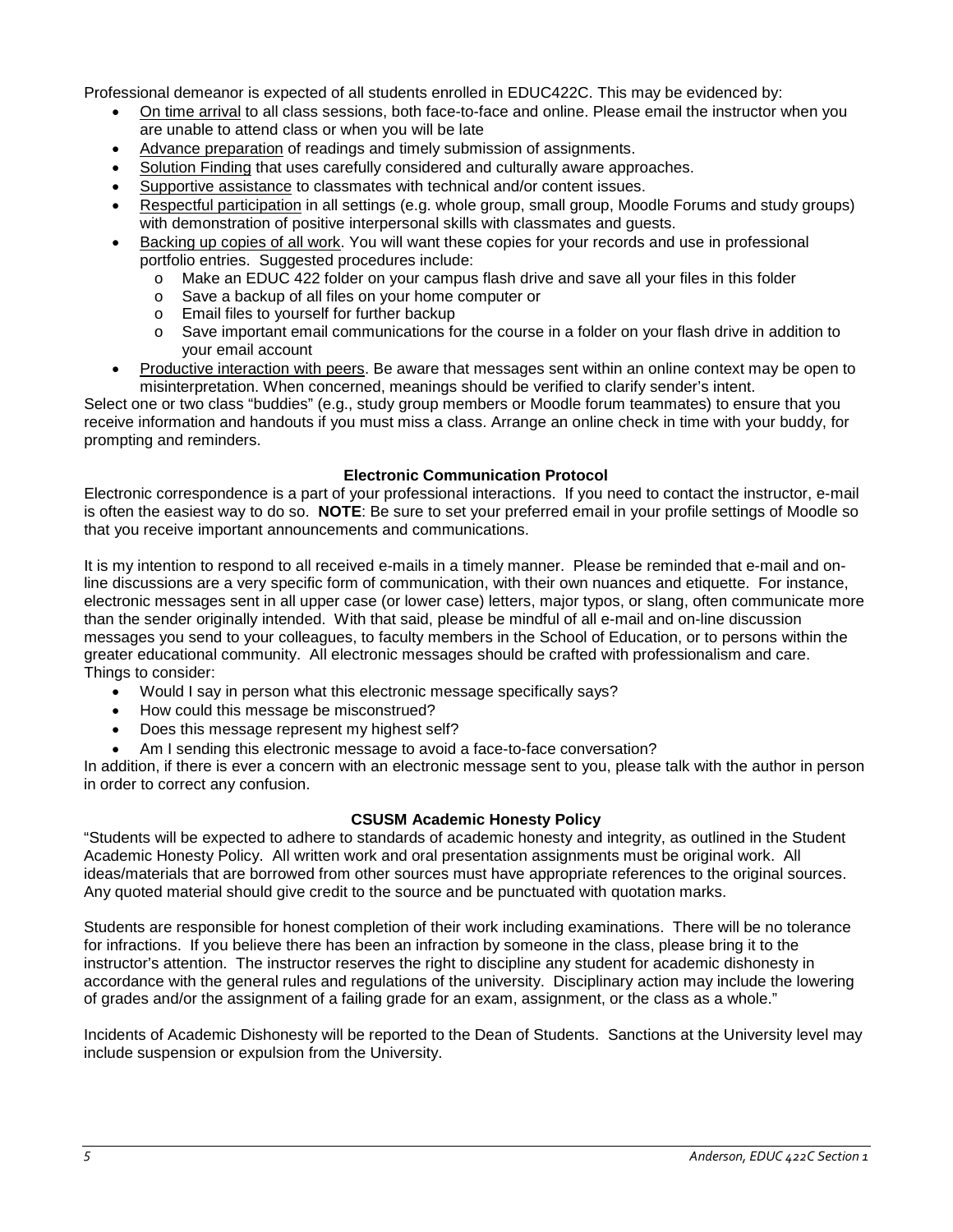# **Plagiarism:**

As an educator, it is expected that each candidate will do his/her own work, and contribute equally to group projects and processes. Plagiarism or cheating is unacceptable under any circumstances. If you are in doubt about whether your work is paraphrased or plagiarized see the Plagiarism Prevention for Students website [http://library.csusm.edu/plagiarism/index.html.](http://library.csusm.edu/plagiarism/index.html) If there are questions about academic honesty, please consult the University catalog.

### **Students with Disabilities Requiring Reasonable Accommodations**

Candidates with disabilities who require reasonable accommodations must be approved for services by providing appropriate and recent documentation to the Office of Disable Student Services (DSS). This office is located in Craven Hall 4300, and can be contacted by phone at (760) 750-4905, or TTY (760) 750-4909. Candidates authorized by DSS to receive reasonable accommodations should meet with their instructor during office hours or, in order to ensure confidentiality, in a more private setting.

### **All University Writing Requirement**

The CSUSM writing requirement of 2500 words is met through the completion of course assignments. Therefore, all writing assignments for blog reflections, NETS Narratives, and websites, and other coursework will be looked at for content, organization, grammar, spelling, and format.

If needed, it is suggested that you make an appointment with the Writing Center [\(http://www.csusm.edu/writing\\_center/\)](http://www.csusm.edu/writing_center/) to seek help with writing skills before submitting your written assignments.

### **Use of Technology**

Candidates are expected to demonstrate competency in the use of various forms of technology (i.e. word processing, electronic mail, Moodle, use of the Internet, and/or multimedia presentations). Specific requirements for course assignments with regard to technology are at the discretion of the instructor. Keep a digital copy of all assignments for use in your teaching portfolio. All assignments will be submitted online, and some will be submitted in hard copy as well. Details will be given in class.

### **Course Requirements and Grading Standards**

All students are expected to participate in class activities and demonstrate reflective learning. It is important that students are well prepared for course sessions by completing the readings and assignments scheduled before the class meeting. Students who wish to revise an assignment must negotiate the requirements of the revision with the instructor. It is expected that work will be turned in on time. Please discuss individual issues with the instructor promptly if extraordinary circumstances prohibit you from turning in assignments on time. **Points will be deducted if assignments are submitted late (10% penalty per day late; no credit will be awarded if the assignment is one week late).**

| $94 - 100$ A  | $90 - 93$ A- |
|---------------|--------------|
| $87 - 89 B +$ | $84 - 86 B$  |
| $80 - 83 B$   | $77 - 79$ C+ |
| 74 – 76 C     | $70 - 73$ C- |
| $60 - 69$ D   | Below 60 F   |

## **Final grades are calculated on the standard of CREDIT/NON-CREDIT**

Students receive the grade of "CREDIT" if they complete **ALL** assignments and requirements and earn a minimum of 80% of the total possible points. Otherwise, students receive the grade of "NONCREDIT." For example, a student will receive NONCREDIT even if he or she earns 85 points but does not complete the "reading journals" assignment.

Failure to complete this course with a grade of C+ or better will prohibit a teacher candidate from entering a teaching credential program.

Detailed information about each assignment is provided by on the class Cougar Course site. Please note that modifications may occur at the discretion of the instructor. Any changes to assignments will be clearly labeled and students will be notified.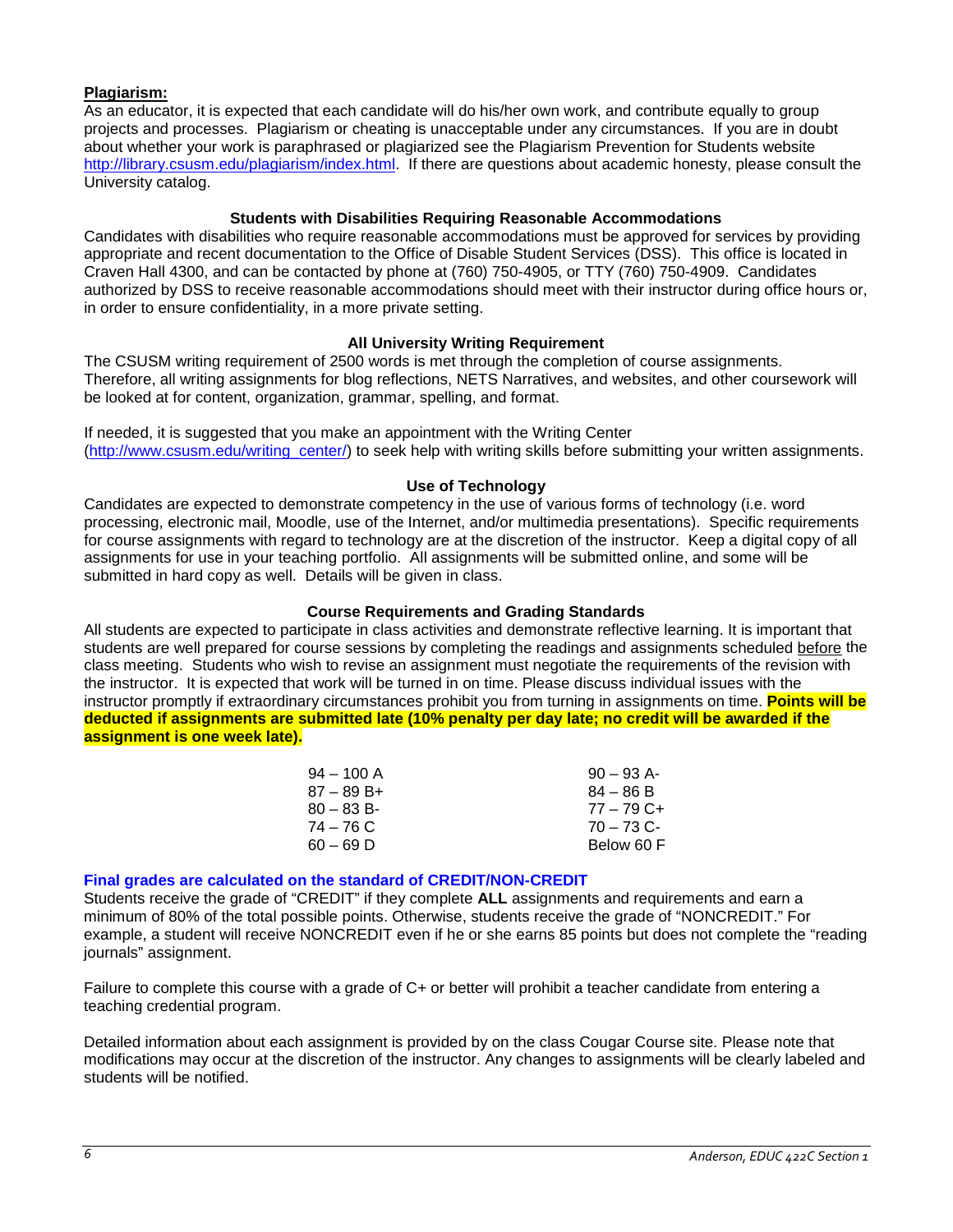In addition to the assignments described below, Participation/performance assessment will be on student's cooperation and flexibility in response to unforeseen challenges and student's ability to perform tasks using a variety of technology tools.

You are responsible to track your grades and progress in the course. In order to successfully complete this course, *all assignments must be completed* at an acceptable level noted on assignment directions and rubrics. **All assignments are due by 11:55 pm on the due date.**

|                                                                                                                                                                                                                                                                                                                                                                             |                                                                                                                                                                 | All<br>assignments<br>due at 11:55pm<br>unless<br>otherwise<br>noted!                                                                                                          |
|-----------------------------------------------------------------------------------------------------------------------------------------------------------------------------------------------------------------------------------------------------------------------------------------------------------------------------------------------------------------------------|-----------------------------------------------------------------------------------------------------------------------------------------------------------------|--------------------------------------------------------------------------------------------------------------------------------------------------------------------------------|
| Join ISTE and access resources for teaching<br>and learning through effective use of<br>technology.<br>Enroll in TaskStream.                                                                                                                                                                                                                                                | <b>NA</b>                                                                                                                                                       | 4/19                                                                                                                                                                           |
| students produce a video for classroom use.<br>Students will learn how to create storyboards,<br>use digital video cameras, edit video clips, and<br>prepare a project for sharing electronically.<br>Final editing will be completed individually in<br>order to ensure each student has learned the<br>process.                                                           | 50                                                                                                                                                              | "Pitch" &<br>"Storyboard"<br>DUE 4/18 by the<br>end of class!<br>Video Project &<br><b>Reflection DUE</b><br>4/26                                                              |
| Students organize course activities and<br>assignments. Students reflect on ISTE NETS 1-<br>5 and select course artifacts to show evidence<br>for meeting TPE 14, which is based on<br>NETS.T.<br>A) Tracking sheet (10 points)<br>B) Narrative with Artifacts & complete<br>descriptions (50 points)<br>*Each NETS needs to be approved by me<br>before considered "done"! | 60                                                                                                                                                              | <b>Tracking Sheet</b><br><b>DUE: 4/19 in</b><br>class<br>NETS 1 DUE:<br>4/19 in class<br><b>NETS 2 &amp; 3</b><br><b>DUE: 4/26</b><br><b>NETS 4 &amp; 5</b><br><b>DUE: 5/3</b> |
| Students reflect on course readings and<br>activities related to NETS and current issues in<br>educational technology. Entries are made<br>online.<br>(2 Journal Article Reflections worth 15 points<br>each)                                                                                                                                                               | 30                                                                                                                                                              | 5/10                                                                                                                                                                           |
| Students are expected to have a positive<br>disposition toward teaching and learning. They<br>should help each other and create a positive<br>classroom environment for everyone. This<br>means having a positive attitude in class, being<br>on time and actively engaged in discussions<br>and activities both in class and online.<br><b>Total Points</b>                | 10<br>150                                                                                                                                                       | NA.                                                                                                                                                                            |
| <b>Memberships</b><br><b>Video Project</b><br>disposition &                                                                                                                                                                                                                                                                                                                 | Working in collaborative groups of 3 or 4,<br><b>NETS &amp; TPE 14</b><br>submission on<br><b>Reading Journals</b><br>participation during<br>class, and online |                                                                                                                                                                                |

# **Course Requirements: Assignments and Due Dates**